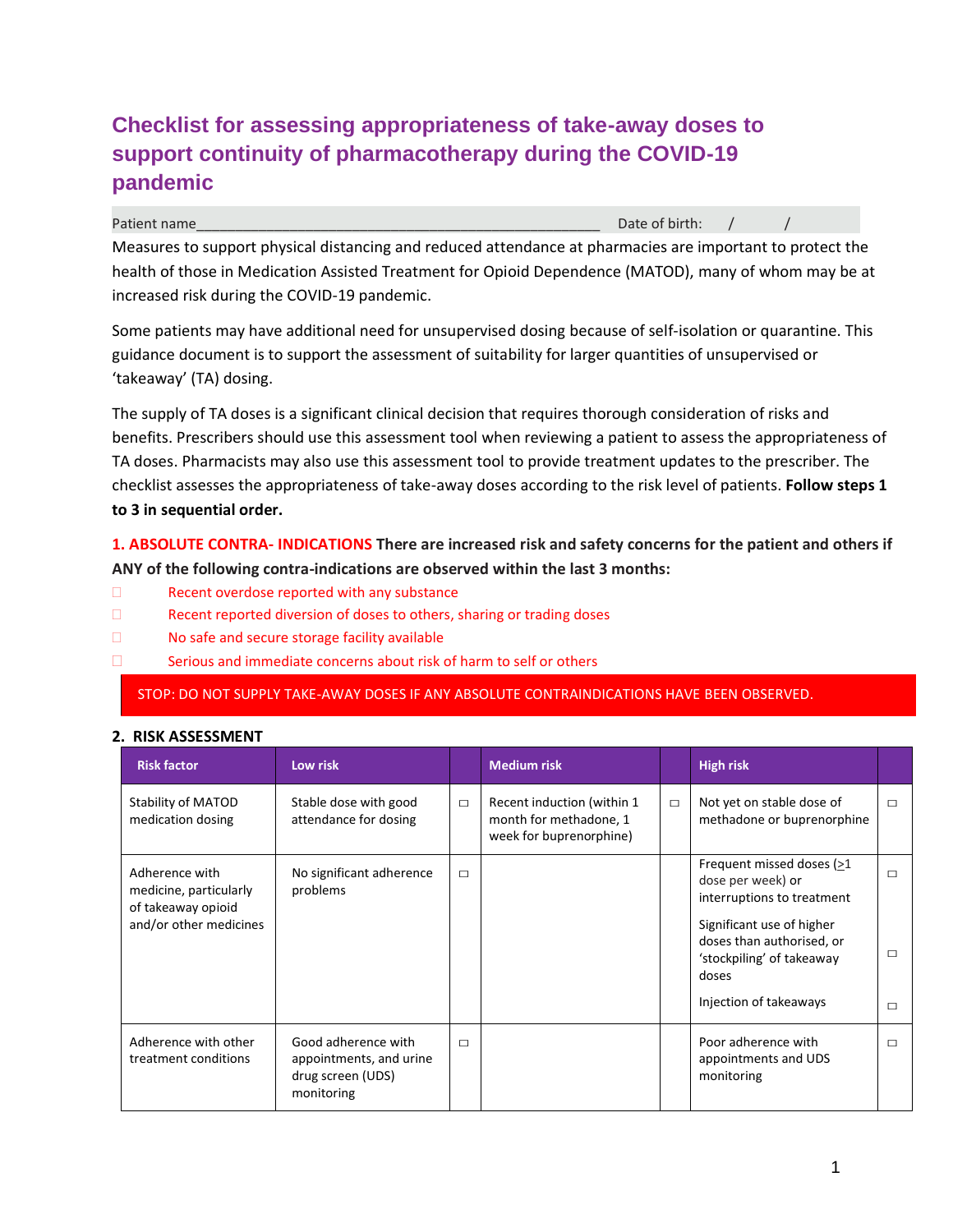| <b>Risk factor</b>                                                                                        | Low risk                                                                                                  |        | <b>Medium risk</b>                                                                                                                                                  |                  | <b>High risk</b>                                                                                                                                                             |                  |
|-----------------------------------------------------------------------------------------------------------|-----------------------------------------------------------------------------------------------------------|--------|---------------------------------------------------------------------------------------------------------------------------------------------------------------------|------------------|------------------------------------------------------------------------------------------------------------------------------------------------------------------------------|------------------|
| Use of alcohol or other<br>drugs                                                                          | No significant use of<br>alcohol or other drugs                                                           | $\Box$ | Occasional use that is not<br>considered to meaningfully<br>increase overdose risk<br>Evidence of recent injecting<br>sites                                         | $\Box$<br>$\Box$ | Frequent and heavy use of<br>alcohol, illicit, or<br>pharmaceutical drugs,<br>particularly sedatives<br>Intoxicated presentations at<br>medical clinic or pharmacy           | $\Box$<br>$\Box$ |
| Provision of urine drug<br>screen (UDS)                                                                   | UDS provided on request<br>and reveals no<br>unsanctioned drug use                                        | $\Box$ | UDS reveals unsanctioned<br>drug use that is consistent<br>with self-report and not<br>considered to increase<br>overdose risk                                      | $\Box$           | UDS not provided on request<br>or reveals unsanctioned drug<br>use inconsistent with self-<br>report and considered to<br>increase overdose risk                             |                  |
| <b>Medical conditions that</b><br>impact upon medicine<br>adherence and/or<br>safety of takeaway<br>doses | No significant medical<br>conditions that impair<br>medicine adherence or<br>safety of takeaway doses     | $\Box$ | Significant medical<br>conditions (e.g. respiratory<br>or liver function<br>compromised)                                                                            | $\Box$           |                                                                                                                                                                              |                  |
| Psychiatric conditions<br>that impact on<br>medicine adherence /<br>takeaway dose safety                  | No significant psychiatric<br>conditions that impair<br>medicine adherence or<br>safety of takeaway doses | $\Box$ | Psychiatric conditions (e.g.,<br>severe anxiety or<br>depression, psychosis) that<br>are currently well managed                                                     | $\Box$           | Significant psychiatric<br>conditions (e.g. suicidal,<br>severe anxiety or depression,<br>psychosis) that are unstable<br>and would impact on<br>immediate safety of patient | $\Box$           |
| Cognitive conditions<br>that impact upon<br>medicine adherence<br>and/or safety of<br>takeaway doses      | No significant cognitive<br>conditions that impair<br>medicine adherence or<br>safety of takeaway doses   | $\Box$ | Significant cognitive<br>conditions (e.g. impaired<br>memory) that can be<br>managed with risk<br>mitigation strategies (e.g.<br>family member/carer<br>assistance) | $\Box$           | Significant cognitive<br>conditions (e.g. impaired<br>memory) that would impair<br>ability to safely manage<br>takeaways                                                     |                  |
| Social conditions that<br>impact upon medicine<br>adherence and/or<br>safety of takeaway<br>doses         | No significant social<br>conditions that impair<br>medicine adherence or<br>safety of takeaway doses      | $\Box$ |                                                                                                                                                                     |                  | Significant social conditions<br>(e.g. homelessness, child<br>safety concerns)<br>People who are actively using<br>substances are present or                                 | $\Box$<br>$\Box$ |
|                                                                                                           |                                                                                                           |        |                                                                                                                                                                     |                  | likely to visit the home                                                                                                                                                     |                  |

## **3. SCHEDULE ACCORDING TO LEVEL OF RISK:**

The following schedule is recommended based on the patients' level of risk. Note:

- **If a patient meets ANY high risk criteria they are considered HIGH RISK**.
- If a patient meets ALL low risk criteria they are considered LOW RISK.
- If a patient does not meet all low risk criteria and has no high risk criteria they are considered MODERATE RISK.